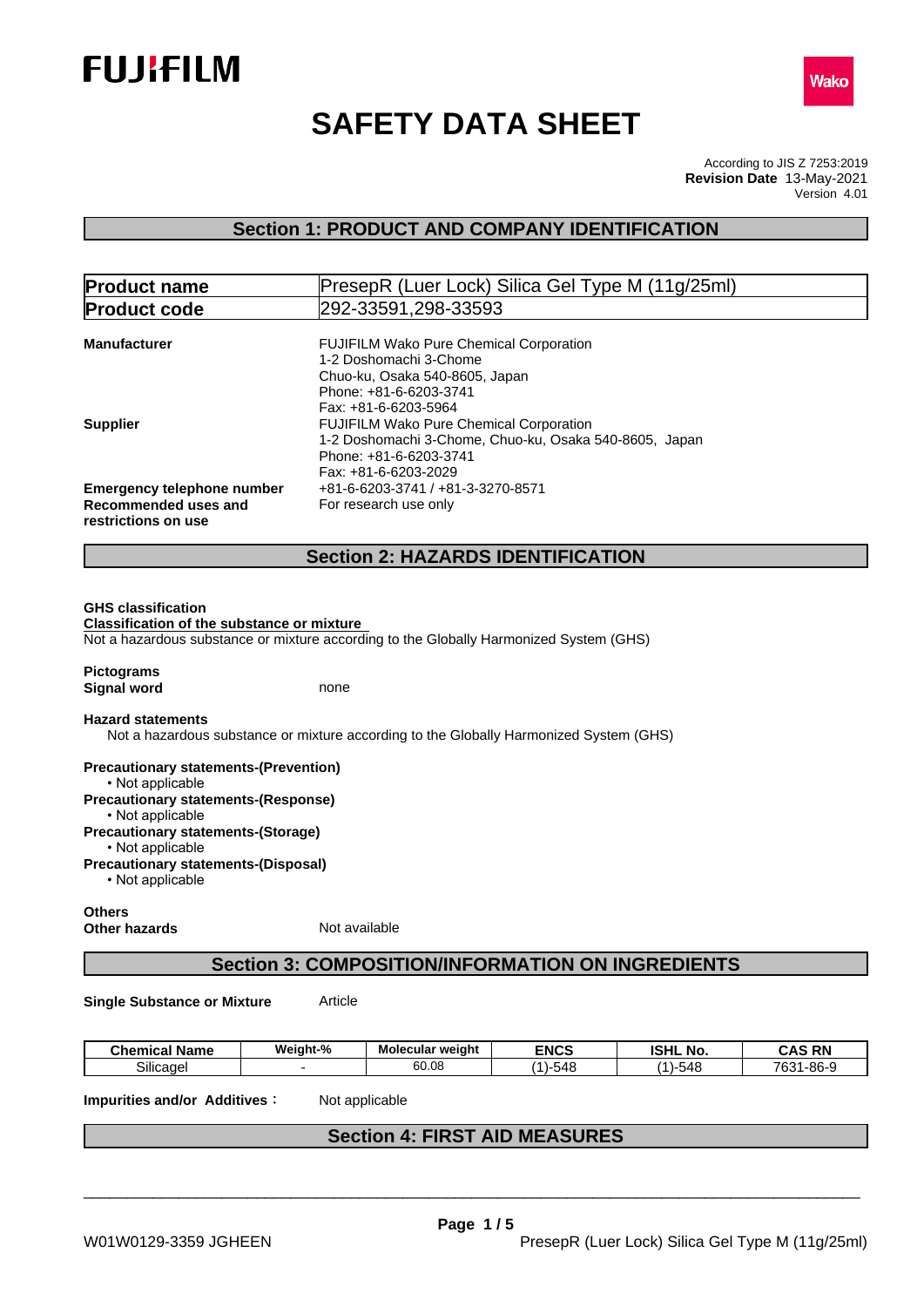## **Inhalation**

Remove to fresh air. If symptoms persist, call a physician.

**Skin contact**

Wash off immediately with soap and plenty of water. If symptoms persist, call a physician.

**Eye contact**

IF IN EYES: Rinse cautiously with water for several minutes. Remove contact lenses, if present and easy to do. Continue rinsing. Immediate medical attention is required.

**Ingestion**

Rinse mouth. Never give anything by mouth to an unconscious person. Call a physician or poison control center immediately. Do not induce vomiting without medical advice.

## **Protection of first-aiders**

Use personal protective equipment as required.

# **Section 5: FIRE FIGHTING MEASURES**

## **Suitable extinguishing media**

Use extinguishing measures that are appropriate to local circumstances and the surrounding environment **Unsuitable extinguishing media**

## No information available

**Specific hazards arising from the chemical product**

Thermal decomposition can lead to release of irritating and toxic gases and vapors.

## **Special extinguishing method**

## No information available

## **Special protective actions for**

## **fire-fighters**

Use personal protective equipment as required.Firefighters should wear self-contained breathing apparatus and full firefighting turnout gear.

# **Section 6: ACCIDENTAL RELEASE MEASURES**

## **Personal precautions, protective equipment and emergency procedures**

For indoor, provide adequate ventilation process until the end of working. Deny unnecessary entry other than the people involved by, for example, using a rope. While working, wear appropriate protective equipments to avoid adhering it on skin, or inhaling the gas. Work from windward, and retract the people downwind.

### **Environmental precautions**

To be careful not discharged to the environment without being properly handled waste water contaminated.

# **Methods and materials for contaminent and methods and materials for cleaning up**

Sweep up and gather scattered particles, and collect it in an empty airtight container.

**Recoverly, neutralization** No information available

# **Secondary disaster prevention measures**

Clean contaminated objects and areas thoroughly observing environmental regulations.

# **Section 7: HANDLING AND STORAGE**

## **Handling**

## **Technical measures**

Use with local exhaust ventilation.

### **Precautions**

Do not rough handling containers, such as upsetting, falling, giving a shock, and dragging. Prevent leakage, overflow, and scattering. Not to generate steam and dust in vain. Seal the container after use. After handling, wash hands and face, and then gargle. In places other than those specified, should not be smoking or eating and drinking. Should not be brought contaminated protective equipment and gloves to rest stops. Deny unnecessary entry of non-emergency personnel to the handling area.

## **Safety handling precautions**

Use personal protective equipment as required.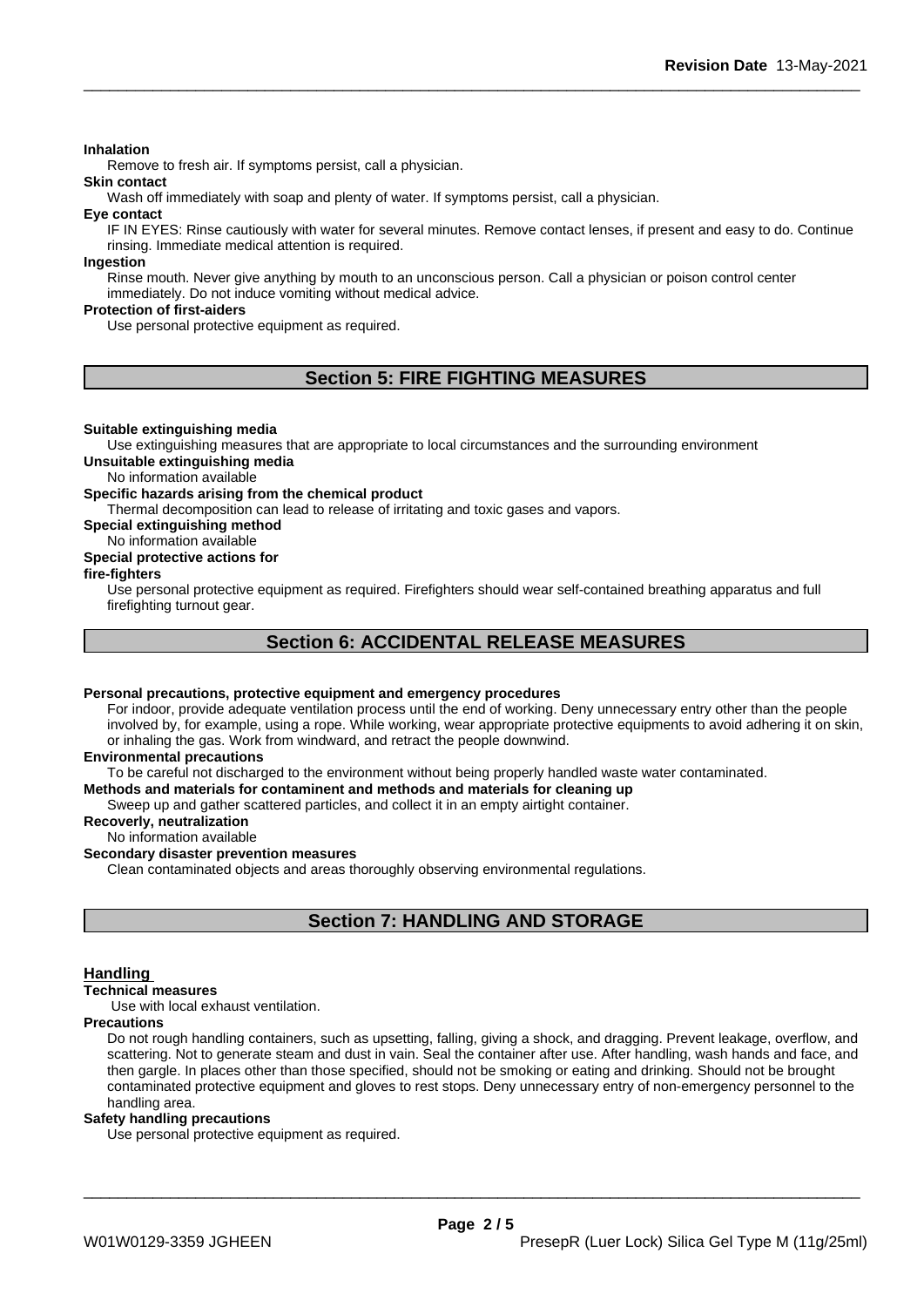# **Storage Safe storage conditions**

**Safe packaging material** Polypropylene<br>**Safe paraging parameters** No information available **Incompatible** substances

Store away from sunlight in well-ventilated place at room temperature (preferably cool). Keep container tightly closed.

# **Section 8: EXPOSURE CONTROLS/PERSONAL PROTECTION**

## **Engineering controls**

In case of indoor workplace, seal the source or use a local exhaust system. Provide the safety shower facility, and handand eye-wash facility. And display their position clearly.

**Exposure limits** This product, as supplied, does not contain any hazardous materials with occupational exposure limits established by the region specific regulatory bodies.

| <b>Chemical Name</b> | <b>JSOH (Japan)</b>                    | <b>ISHL</b><br>(Japan) | <b>ACGIF</b> |
|----------------------|----------------------------------------|------------------------|--------------|
| Silicagel            | TWA: $0.03 \text{ mg/m}^3 \text{ OEL}$ | N/A                    | N/A          |
| 7631-86-9            |                                        |                        |              |

# **Personal protective equipment**

**Respiratory protection Hand protection** Protection gloves

**Eye protection** protective eyeglasses or chemical safety goggles **Skinandbody protection** Long-sleeved work clothes

**General hygiene considerations** Handle in accordance with good industrial hygiene and safety practice.

# **Section 9: PHYSICAL AND CHEMICAL PROPERTIES**

## **Form**

| Appearance                                             |                   |  |
|--------------------------------------------------------|-------------------|--|
| Odor                                                   | No data available |  |
| Melting point/freezing point                           | No data available |  |
| Boiling point, initial boiling point and boiling range | No data available |  |
| <b>Flammability</b>                                    | No data available |  |
| <b>Evaporation rate:</b>                               | No data available |  |
| Flammability (solid, gas):                             | No data available |  |
| Upper/lower flammability or                            |                   |  |
| explosive limits                                       |                   |  |
| Upper:                                                 | No data available |  |
| Lower:                                                 | No data available |  |
| <b>Flash point</b>                                     | No data available |  |
| Auto-ignition temperature:                             | No data available |  |
| Decomposition temperature:                             | No data available |  |
| рH                                                     | No data available |  |
| Viscosity (coefficient of viscosity)                   | No data available |  |
| <b>Dynamic viscosity</b>                               | No data available |  |
| <b>Solubilities</b>                                    | No data available |  |
| n-Octanol/water partition coefficient: (log Pow)       | No data available |  |
| Vapour pressure                                        | No data available |  |
| <b>Specific Gravity / Relative density</b>             | No data available |  |
| Vapour density                                         | No data available |  |
| <b>Particle characteristics</b>                        | No data available |  |

# **Section 10: STABILITY AND REACTIVITY**

## **Stability**

**Reactivity** No data available<br> **Chemical stability** Stable under reco **Hazardous reactions**

Stable under recommended storage conditions.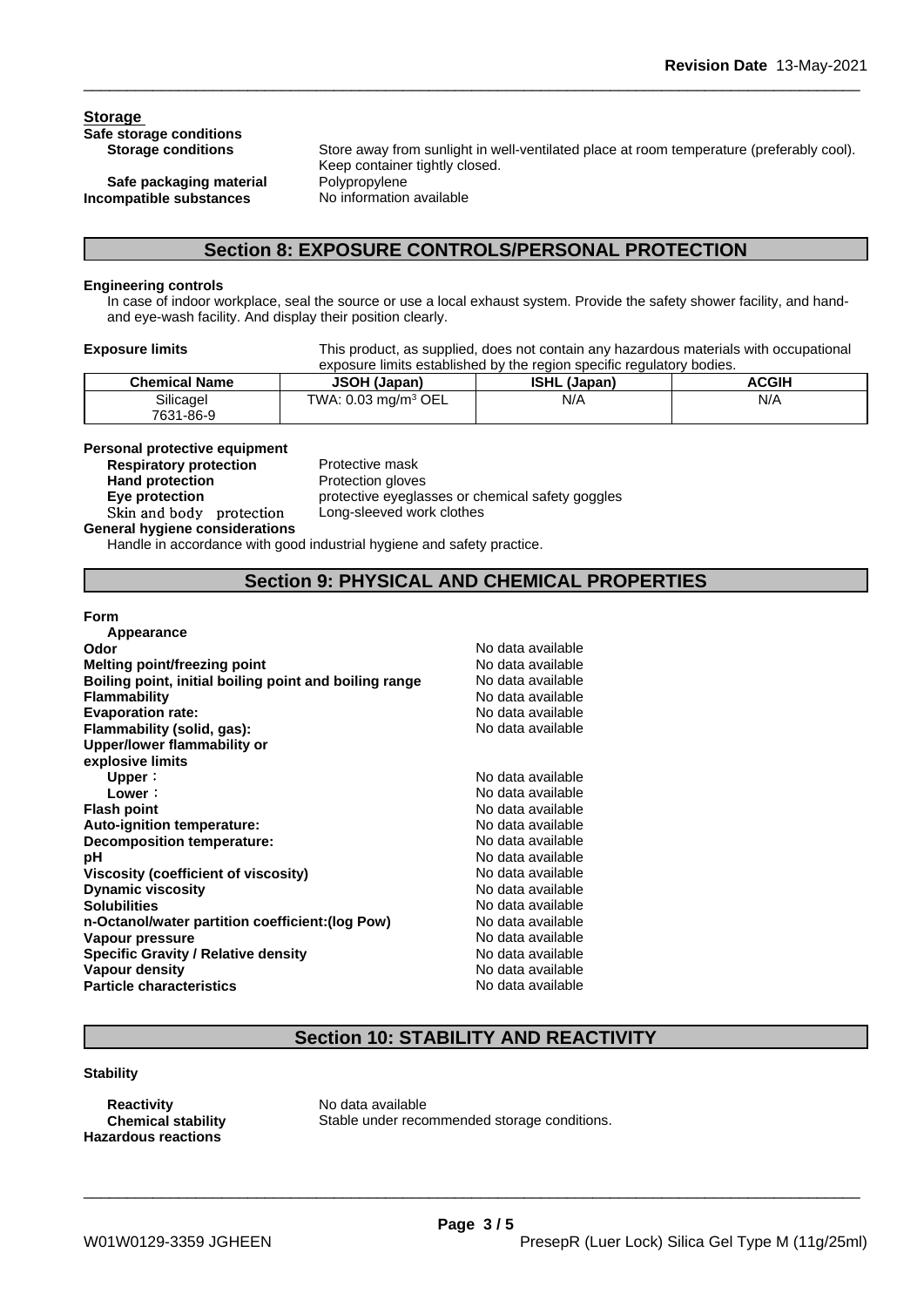None under normal processing **Conditions to avoid** Extremes of temperature and direct sunlight, Moisture **Incompatible materials** No information available **Hazardous decomposition products** No information available

# **Section 11: TOXICOLOGICAL INFORMATION**

## **Acute toxicity**

| <b>Chemical Name</b> | <b>LD50</b>          | <b>.D50</b>              | <b>LC50</b>                    |
|----------------------|----------------------|--------------------------|--------------------------------|
|                      | Oral I               | Dermal .                 | <b>Inhalation</b>              |
| $\sim$<br>Silicadel  | 7900<br>Rat<br>ma/ka | 2000<br>Rabbit<br>⊦ma/ka | ∔∼ים<br>ma/<br>٦dι<br><u>.</u> |

## **Skin irritation/corrosion**<br> **Serious eve damage/ irritation**<br> **Serious eve damage/ irritation Serious eye damage/ irritation**<br> **Respiratory or skin sensitization**<br> **Respiratory or skin sensitization Respiratory or skin sensitization**<br> **Reproductive cell mutagenicity**<br> **Reproductive cell mutagenicity**<br> **No data available Reproductive cell mutagenicity Carcinogenicity**

| <b>Chemical Name</b>                               | <b>NTP</b> | <b>IARC</b>       | <b>ACGIH</b> | <b>JSOH (Japan)</b> |
|----------------------------------------------------|------------|-------------------|--------------|---------------------|
| Silicagel                                          | -          | Group 1           |              |                     |
| 7631-86-9                                          |            | Group 3           |              |                     |
| <b>Reproductive toxicity</b>                       |            | No data available |              |                     |
| No data available<br><b>STOT-single exposure</b>   |            |                   |              |                     |
| No data available<br><b>STOT-repeated exposure</b> |            |                   |              |                     |
| <b>Aspiration hazard</b>                           |            | No data available |              |                     |

# **Section 12: ECOLOGICAL INFORMATION**

## **Ecotoxicity**

| <b>Chemical Name</b> | Algae/aguatic plants           | ™ish                        | Crustacea               |
|----------------------|--------------------------------|-----------------------------|-------------------------|
| Silicagel            | EC50:Pseudokirchneriella       | LC50:Brachydanio rerio 5000 | EC50:Ceriodaphnia dubia |
|                      | . 72 h<br>subcapitata 440 mg/L | ma/L 96 h                   | 7600 ma/L 48 h          |

**Other data** No data available

| Persistence and degradability    | No information available |
|----------------------------------|--------------------------|
| <b>Bioaccumulative potential</b> | No information available |
| <b>Mobility in soil</b>          | No information available |
| Hazard to the ozone layer        | No information available |

# **Section 13: DISPOSAL CONSIDERATIONS**

## **Waste from residues**

Disposal should be in accordance with applicable regional, national and local laws and regulations.

**Contaminated container and contaminated packaging**

Disposal should be in accordance with applicable regional, national and local laws and regulations.

# **Section 14: TRANSPORT INFORMATION**

**ADR/RID** Not regulated

**UN number Proper shipping name: UN classfication**